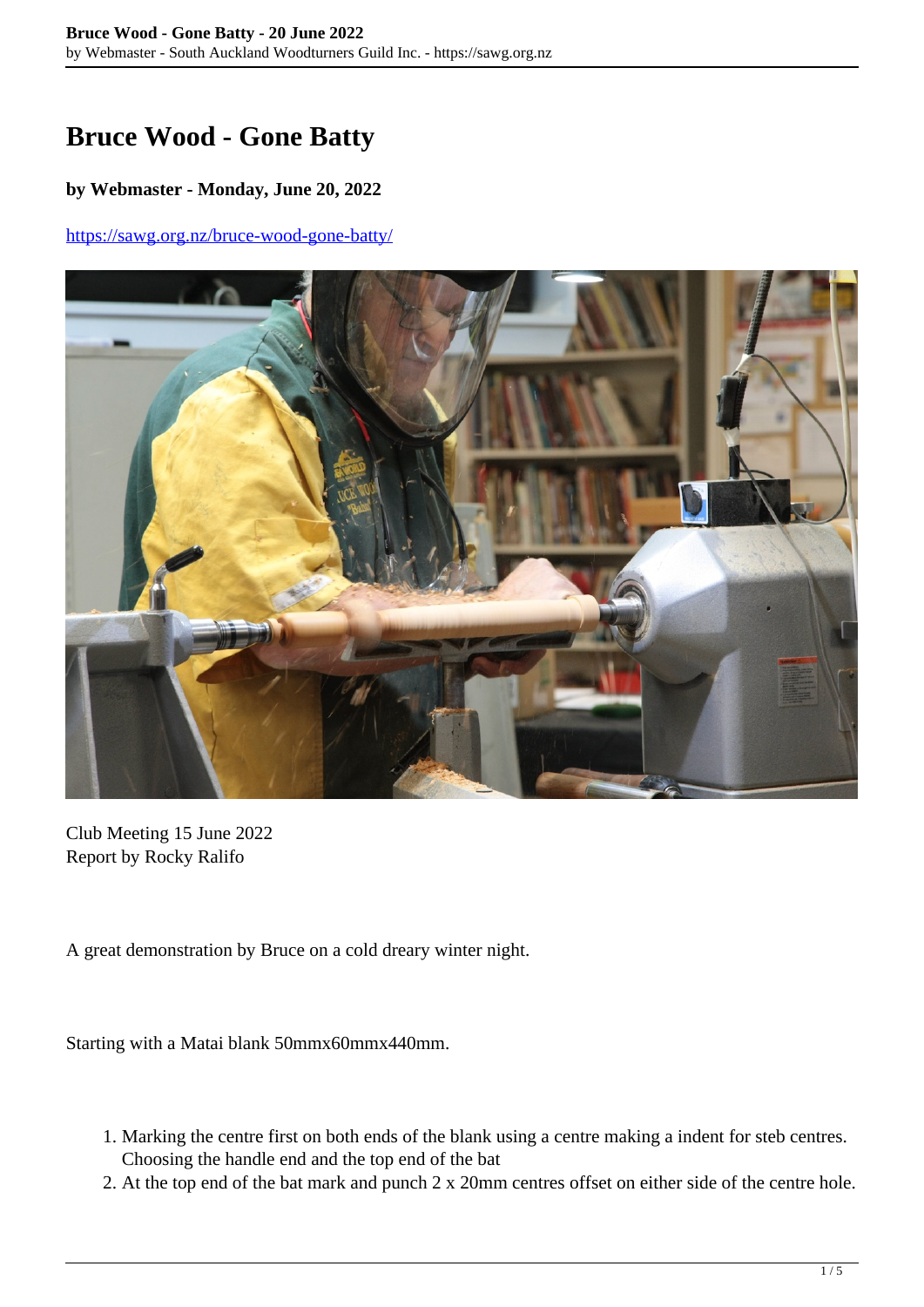- 3. On the same end also mark out 2 x 9mm offset centre holes on either side of the centre hole on the same plane.
- 4. Face shield down and running at 2000rpm
- 5. Take off the corners of the blank using a spindle roughing gouge. Identify & Mark the dimensions of the ball using a pencil & ruler.
- 6. Bruce then centred the blank to the 20mm centre mark. This off centre on the bank at the same time accentuating the ball portion of the bat.
- 7. Shaping the handle and head ends of the bat.
- 8. Switching to the spindle gouge.
- 9. Bruce then moved to the 9mm centre on the head end of the bat. Sneaking up on the back of the ball portion of the bat creating access for the spindle gouge to turn the ball referencing a centre line on the ball portion.



- 10. The skilled Bruce then using a spindle gouge started to round the ball portion of the bat into a sphere.
- 11. Spraying with ondina oil to reduce dust Bruce at 750rpm sanded the ball portion to desired grit.
- 12. Returning the blank to the 20mm centre point on both ends of the piece. Bruce finished turning the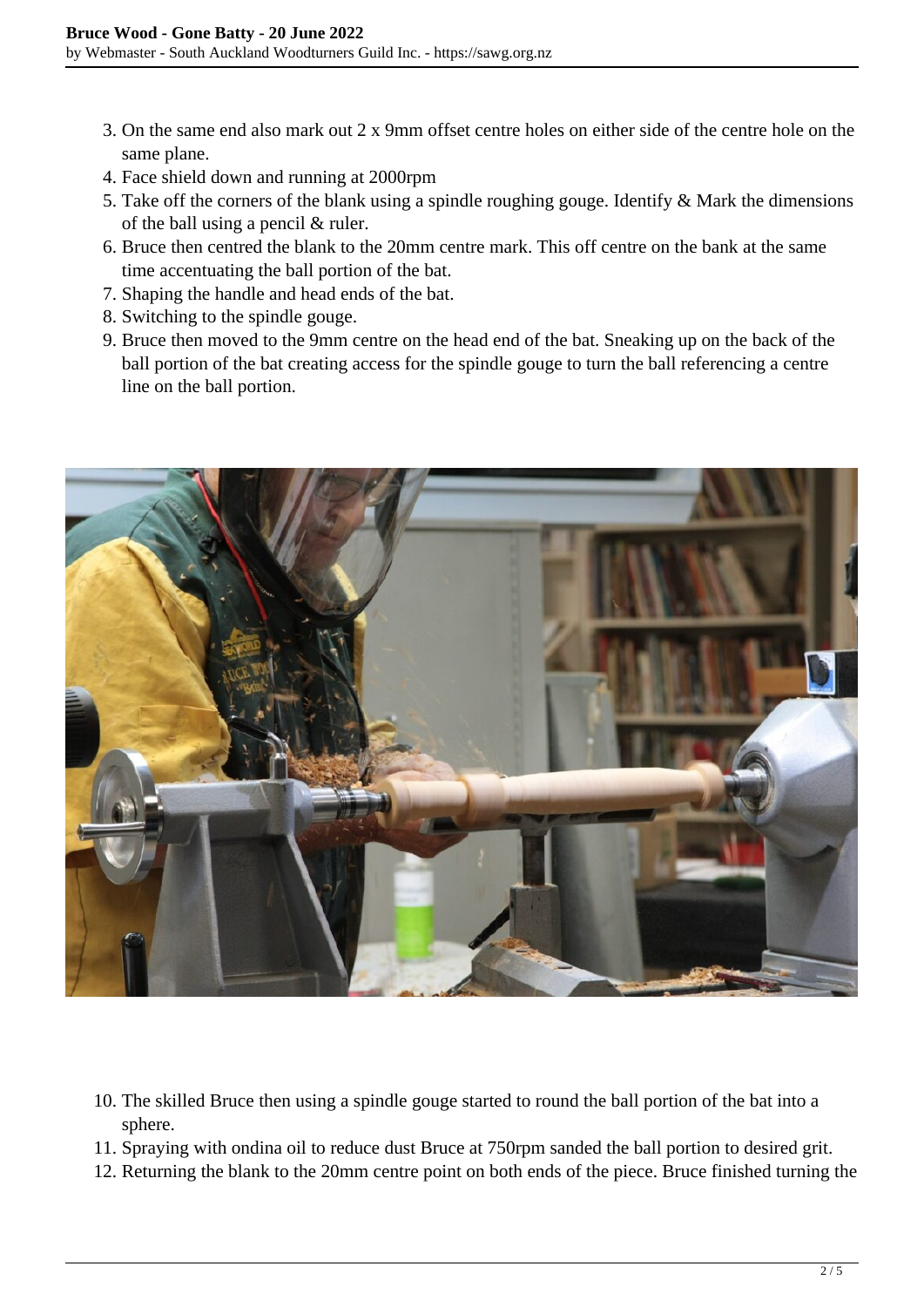bat on either side of the ball portion. Cleaning up these sections using a skew.



- 13. Parting the handle portion down to the thickness 30mm followed by tapering the handle portion towards the 30mm thickness.
- 14. Finally shaping the handle bead and then rounding off the top end.
- 15. Using ondina oil Bruce then sanded the bat portions to the desired grit. 120G>180G>240G>320G. stopping the lathe to sand along the grain of the piece if there are deep scratch marks from the previous grit.
- 16. Parting the ends of the piece to thin nibs, taking the piece off the lathe and sawing off the nibs followed by sanding.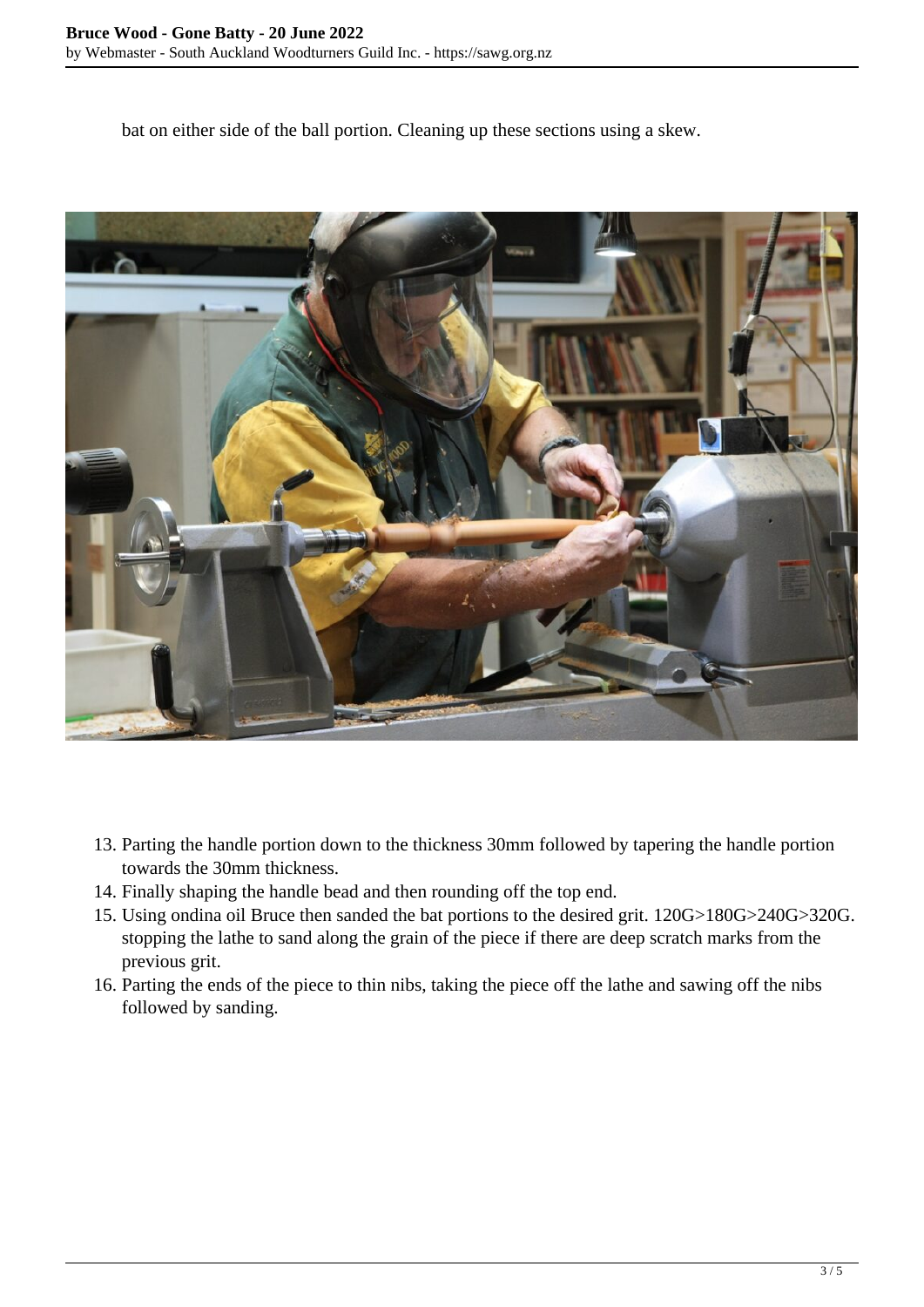